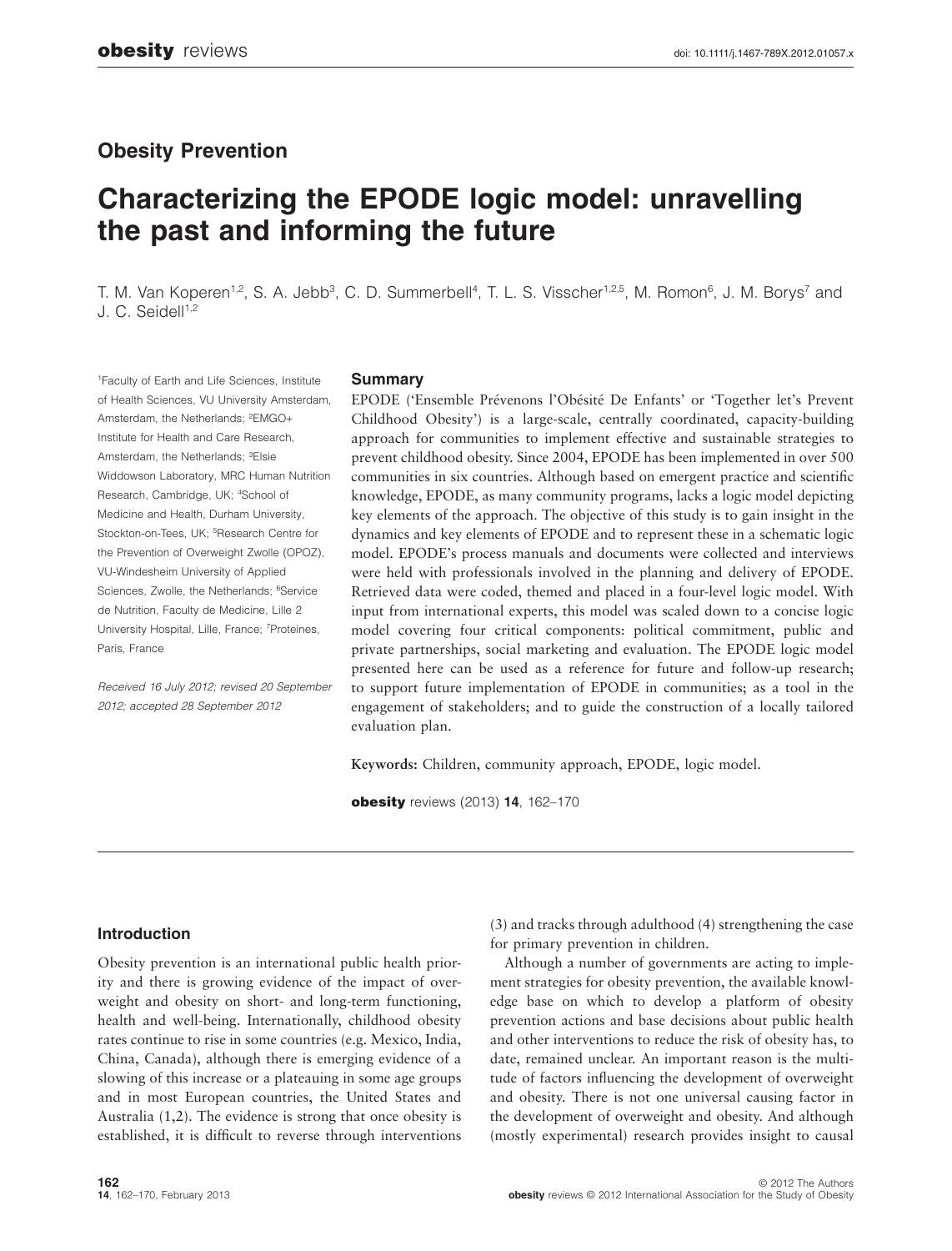factors driving overweight and obesity, the strongest evidence is derived from the biological and behavioural research area. However, determinants of overweight and obesity lie not only within biological elements of the individual and its behaviour, but also in the environment (5,6). These upstream environmental factors of obesity and overweight have been described in the International Obesity Task Force causal web (7) and more comprehensively in the UK Government's Foresight Programme (8). To prevent overweight and obesity, it is therefore remarkable that most interventions are focused on single variables or within a single setting and rarely take a multi-level or 'system-based' approach.

To address and study the complex web of individual and environmental determinants of overweight and obesity in children, a community-wide strategy is necessary. Some lessons can be drawn from large community-wide programs to reduce cardiovascular disease risk, such as the Stanford Five-City project (9), the Pawtucket Heart Health program (10) and the Dutch Hartslag Limburg program (11). In the context of obesity prevention, some schoolbased prevention programs have been successful (12–16) and data are beginning to emerge from a small number of comprehensive community-wide intervention approaches targeting obesity in children (17–20). A community-wide strategy should target change in the child's behaviour (related to energy intake and expenditure) through changes in its physical, socio-cultural, economic and political environment (5,21–23). Moreover, this multifaceted strategy should be long term to evaluate and monitor changes in knowledge, attitudes, behaviours, as well as adiposity outcomes (5,24).

The French EPODE program is a community-wide program that aims to prevent overweight and obesity in children through a multi-activity, multi-setting and multistakeholder approach (25). Although based on experiences of a school-based nutrition program (26), EPODE was originally developed and implemented 'outside' of an academic context by program managers and marketing professionals with a strategic emphasis on social marketing techniques and broader stakeholder engagement (public and private) at national and local levels (25). As many other community-wide programs, it lacked a wellconceptualized program theory or logic model (27,28).

From the initial group of 10 EPODE communities, the program has grown and EPODE has now been implemented in more than 500 communities in France, Spain, and Belgium, and more recently also in Greece, Australia, Mexico and The Netherlands. This widespread implementation not only illustrates the popularity of the program with politicians and policy makers, but also attracts significant interest from the academic community. Although this does not necessarily mean that the program is effective and successful.

This paper aims to learn more on the dynamics and key elements of the EPODE program tackling childhood overweight and obesity to support future research and evaluation. To clarify the process elements of the EPODE program, a logic model approach is used (29). A logic model is a graphic representation of the program and the outcomes to be achieved and helps to identify the key elements of the program. Although logic models can take many forms, the basic features are input or resources, activities, outputs, and short-, intermediate- and long-term outcomes (29). With help from EPODE stakeholders, documents, existing health promotion models and socioecological models, the overarching EPODE logic model will be shaped. This report describes the process used to clarify the overarching EPODE logic model.

### **Methodology**

#### Data collection

In order to develop the EPODE logic model, we searched for logic models representing a health promotion community program for the prevention of obesity and overweight in children similar to EPODE. It was decided to use a comprehensive logic model for health promotion as a general conceptual basis or reference model which could be used for the retrospective modelling of the EPODE program theory. The model by Saan and De Haes (30) is a comprehensive theoretical basis that follows the basic structure of a logic model and connects the different aspects of health promotion from organization and interventions through intervention results and determinants resulting in quality of life (30). This model is based on the work of Green and Kreuter (31), Nutbeam (32) and the Ottawa Charter (33). The model is widely known and used in The Netherlands to plan and structure the implementation and evaluation of health promotion programs. To gain insight into the EPODE program, information was collected from documents and experiences, organization and implementation descriptions of the program in EPODE communities, and mapped to this framework.

First, documents (in English and Dutch) were collected through the EPODE program managers and the Central Coordination Teams from France (EPODE) and its affiliates in Belgium (VIASANO) and Spain (THAO). The researcher asked the national program coordinators for documents describing the EPODE methodology. French documents were asked to be translated in English. The documents consisted of 2 local program plans, approximately 50 local press releases, some program descriptions and prints from different websites, a grant application, 1 scientific article, 1 DVD visualizing local activities, several PowerPoint presentations by the National Coordination Teams on different occasions, evaluation data collection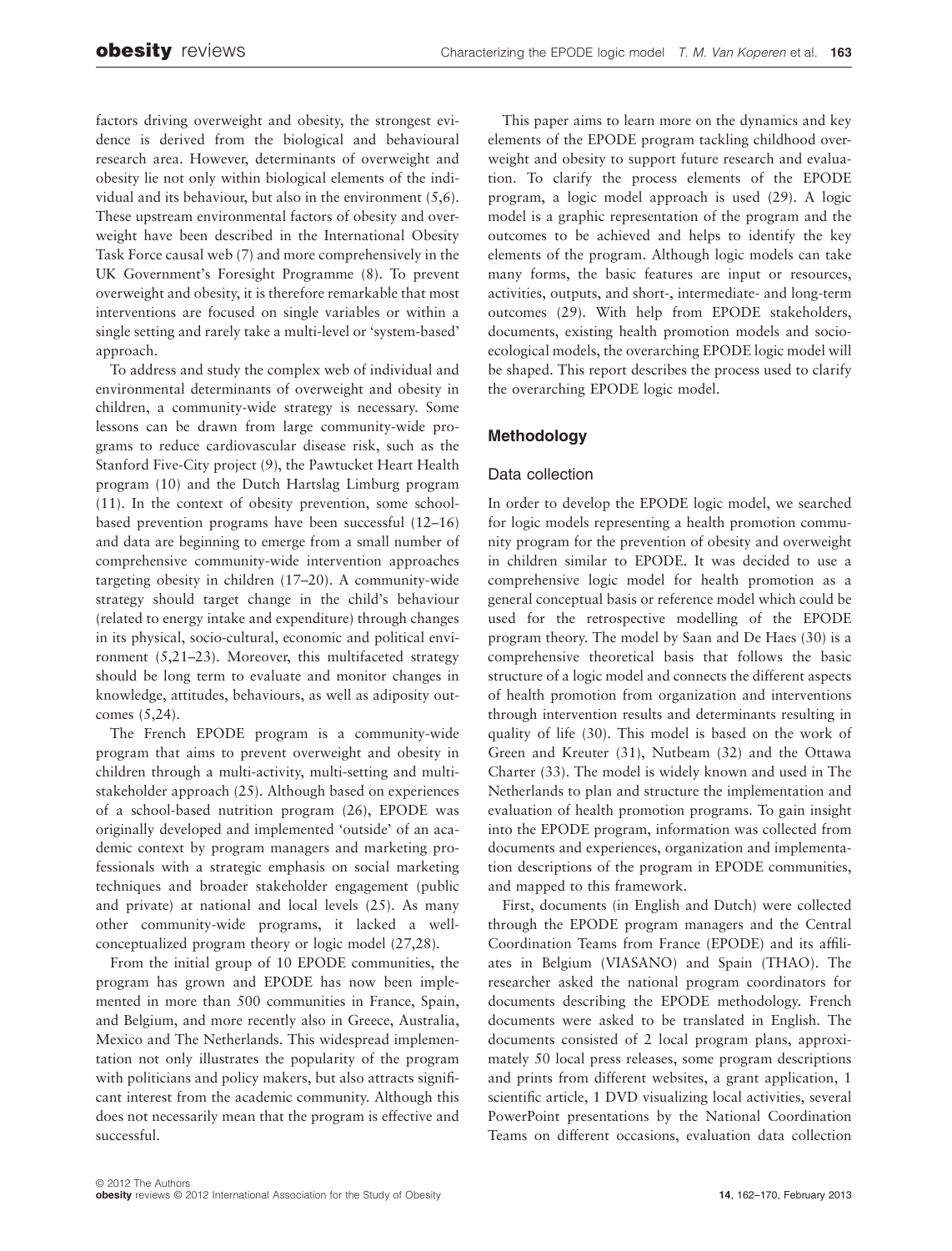lists, a dozen leaflets and posters specified for target groups, a program roadmap and a toolkit for local use. A full report of used documents is available upon request by the corresponding author. These documents were examined, coded, and information was tagged as input, activities, outputs and outcomes. It became apparent that activities were performed and outcomes reached on four successive levels of the program, namely: central organization, local organization, community and the child.

Second, information on EPODE was retrieved through conducting semi-structured interviews from February to May 2009 with stakeholders involved in the EPODE program on both local and central levels. At a central level, three interviews were held with the national program coordinators from EPODE and its affiliates in Belgium (VIASANO) and Spain (THAO). At a local level, interviews were held with local program managers of four EPODE cities in France and with one area program manager, responsible for the implementation of the EPODE methodology in multiple communities. In two of those interviews, the health representative was present and participated in the interview. Selection criteria for the cities were (i) to be working with the EPODE methodology for at least 4 years; (ii) to differ in the number of inhabitants; and (iii) to differ in geographical area in France. The model by Saan and De Haes (30) guided the construction of the interview guide. Information was collected on the organization, implementation (e.g. activities, collaborations, communication and program satisfaction) and evaluation of the program at both local and national levels, and on program goals and objectives. The interviewer spoke English as did all of the national level interviewees. All local level interviewees spoke French; a translator was present during the interviews. All interviews were minuted, recorded and transcribed. The interviews were then coded through the method of open coding followed by themed coding or axial coding. The themes were in line with the elements of the reference framework of Saan and De Haes (30).

#### Data analysis

Coding the information retrieved from the documents and the interviews was performed in the context of the model by Saan and De Haes (30). After coding, the elements were tagged as input, activities, outputs or outcomes on the four successive levels of the program. The data showed EPODE to be a multi-level strategy; different strategies were implemented at central level, local level, in multiple settings in the designated community, and directed at the child and its family. Identified elements were placed within each level and organized by the researcher in input, activities and output using the process of forward and backward

mapping (29). This resulted in a four-level logic model comprising 79 variables (see Supporting Information Fig. S1).

However, this comprehensive logical model includes elements not present, and maybe not even desirable, in every EPODE community. Moreover, it was not easy to comprehend and did not leave room for tailoring to the local circumstances. Therefore, experts and members of EPODE national program coordination teams were asked to review and refine the 79 variables of logic model. These experts were: members of the Scientific Workgroup of the European EPODE Network, members of the Board of the European EPODE Network, and eight selected experts from the research advisory committee. The eight experts were familiar with the EPODE approach, had expertise in the implementation and/or evaluation of community-based interventions and obesity and overweight prevention strategies. In the expert meetings, the logic model was discussed and elements were considered and subsequent iterations were further reviewed by the experts. This process finally led to consensus on 13 key elements placed in a linear logic model and accepted by all as the overarching EPODE logic model.

#### **Results**

Retrieved data presented EPODE as centrally coordinated and locally implemented comprehensive multifaceted and multi-level community-based intervention program directed to prevent obesity and overweight in children. The main input and activities reported by interviewees and presented in the documents could be labelled as: generating political commitment; establishing public and private partnerships; and the use of social marketing strategies and monitoring and evaluation. The ultimate goal of the EPODE approach, as stated by the interviewees and presented in the documents, is to enable community stakeholders to implement effective and sustainable strategies to promote healthier lifestyles and prevent childhood obesity. The central coordination team offers communities a complete program to be implemented at a local level, with clear guidelines, support, training, materials and coordination from central level.

The overarching EPODE logic model, back drafted from existing and ongoing EPODE programs, clarified with help from local and central professionals and experts, is presented in Fig. 1 with the long-term goal: to reduce the percentage of children with overweight as much as possible. In this logic model, the following elements can be identified: key elements in planning, organization and implementation; four integrated organizational and delivery levels and the four critical components (also referred to as 'the EPODE pillars') of the EPODE program.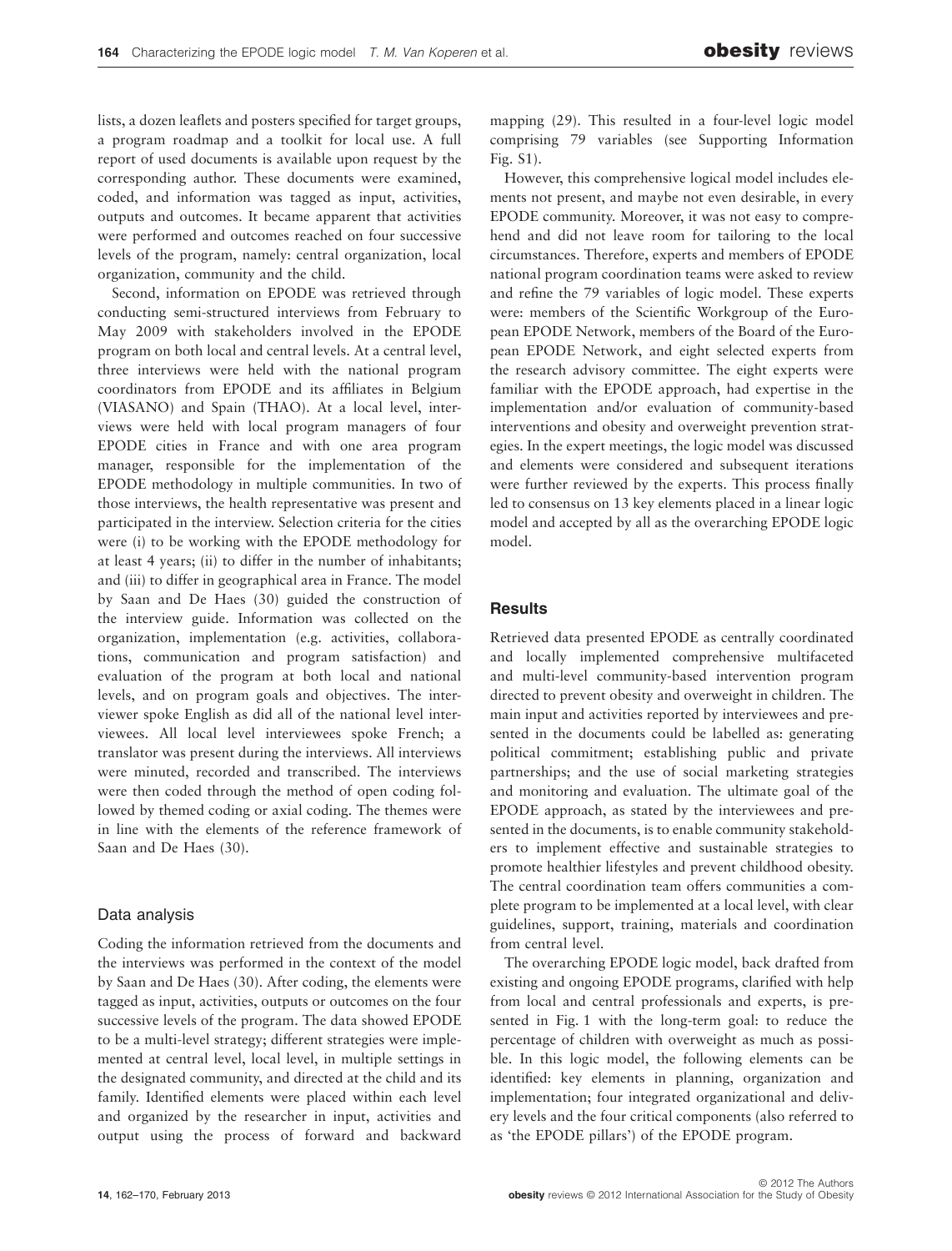

**Figure 1** EPODE logic model.

In the EPODE approach, central coordination emphasizes 'the EPODE pillars' to enhance program sustainability and community involvement. These pillars are:

• Political commitment – It is hypothesized that before a program starts in the designated area, formal political commitment from leaders of key organizations that influence national/federal/state and local policies, environments and childhood settings is to be essential in program funding, sustainability and networking. All interviewed program managers report the presence of a local enthusiastic actor or ambassador engaged with and moved by the health problem at hand. This ambassador contacted the EPODE central coordination team for guidelines and support to implement the program at a local level. In some cases, this was the representative or the mayor, if not, the central coordination provided materials to this ambassador to support advocacy activities to gain local political support. According to the interviewed program managers and the representatives, political involvement is important for agenda setting at both strategical and tactical levels within a local government, and the pursuit of partnerships with local organizations, both public and private. Local political involvement is confirmed by the signing of a charter with the central organization, promising financial, managerial and organizational support. When the representative is part of the local team, decisions can be taken quickly due to short lines with the town council. However, the representative is not always part of the local team.

• Public–private partnerships – Public–private partnerships are encouraged to participate in the program with monetary and non-monetary resources such as knowledge or products. Commitment of private partners is formalized with a signed charter. Participation takes place at central and local levels. The local program manager is in all cases public funded. Pursuing involvement of private partners at a local level seems to depend on the attitude of the central coordination scheme, awareness of the program manager of the potential value of public–private partnerships for the implementation of EPODE, or the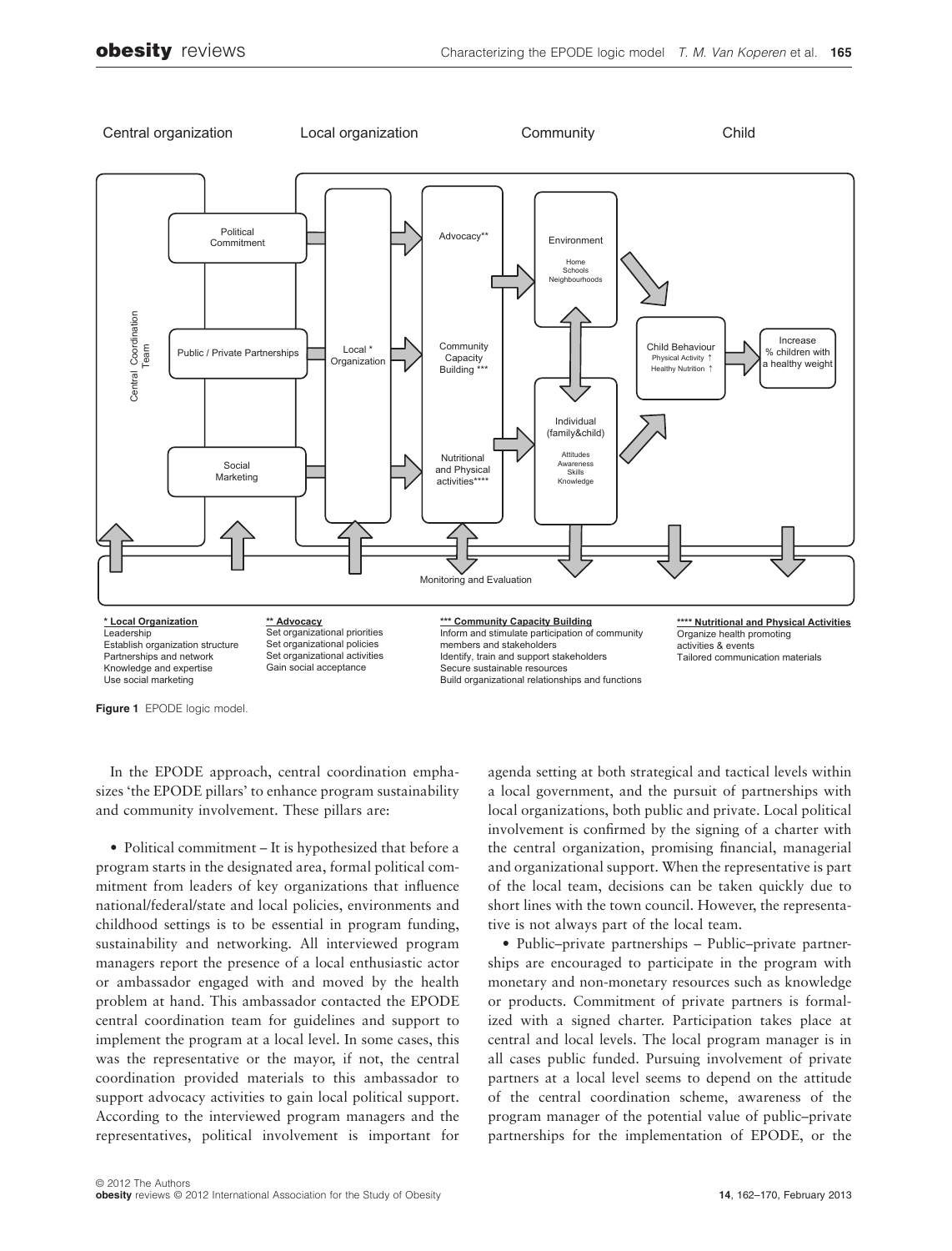pursuit of program goals. The interviewed local program managers and representatives give different reasons for the involvement of private partners in the program. Reasons mentioned were: monetary funding, a location to display healthy messages, being part of the community, awareness raising of the EPODE program, and to assist in tailoring activities. One program manager reported a lack of success into entering partnerships with private parties due to lack of time and expertise. The program managers also indicate the value of collaboration with public partners as resources of knowledge and expertise. For instance, the involvement of community welfare organizations experienced in working with children and adolescents of low socio-economic status; students assisting in data collection; parent associations organizing activities; dieticians and general practitioners involved in collection of weight management data and local awareness raising; and policy makers from sectors other than health as members of the steering committee.

• Monitoring and evaluation – The central coordination team provides guidelines and measurement tools to collect data for the process and impact evaluation. Data on process (of implemented activities, program manager satisfaction), output (number of participants, activities, meetings, time spent on program) and outcome (body mass index) of the community program are collected by the local organization and sent to the central coordination team. The central coordination team analyse the local data and disseminate the data to each community and to local and national partners. All project leaders indicate that the central coordination team specifies in the guidelines what data to collect and how this should be done. However, not all data are being collected accordingly. Barriers include lack of time, personnel, expertise and knowledge; a disappointing return of questionnaires; program managers were neglected admission to schools to measure children; and fear of 'disappointing' results. All interviewed program managers do say that collection of height and weight measurements receives their primary attention in data collection. Program goals and objectives are included in the national guidelines and only one local program manager (with a background in evaluation and epidemiology) reported determining their own program goals and objectives and had written a project plan tailored to the local situation. Other program managers followed the guidelines from the central coordination team.

• Social marketing – The last critical factor is the use of social marketing techniques to develop and disseminate healthy messages to different target groups. These messages are developed by central coordination with the use of experts, literature and field experience. The messages relate to a specific health behaviour or determinant(s) of health behaviour and are directed at specified (segmented for age and social economic status) groups within the community.

For more information on the creation of EPODE marketing materials, see Henley and Raffin (34) and the article of Borys *et al*. (25) Objectives of the messages are to empower, mobilize, raise awareness or to inform the segmented target population. Examples of the segmented target groups are: schoolchildren (different age groups), parents, teachers, pre-school professionals and general practitioners. The EPODE messages are simple, concentrate on one target behaviour at the time, and reinforce with practical activities and resources. Local program managers receive soft copies of the messages and tailor them with local information before printing. All program managers use the EPODE tools developed at a central level.

The interviews and documents showed EPODE to work on four integrated levels, namely: the level of the central organization, the level of local organization, the community level and the child level (see Fig. 2). Each level provides input for the next level. Output or outcomes on each level should reflect and provide feedback to the performance of the implementation (activities and input) of that level or of preceding levels.

Interviews with national coordinators and documents show a central organization comprised of a central coordination team supported by a scientific committee. The central coordination team is responsible for coordinating and implementing the connection between the four pillars. Activities comprise national coordination and dissemination of the program, national societal and political agenda setting, public and private funding of the program implementation and coordination, creation of communication materials, data collection, analyses and evaluation of the local program, training of local program managers, and the scientific substantiation and recruitment of new cities. The central coordination team is based within a social marketing agency; employees are professionals experienced in nutrition, health education, social marketing, press relations, monitoring and evaluation, communication, physical activity and text writing. The scientific committee assembles professionals and scientists in the field of nutrition, physical exercise, behavioural science and paediatrics. This scientific committee is consulted in the content of training and the development of social marketing materials.

In all documented EPODE communities, the local organizational level is coordinated by the local program manager appointed by the mayor and funded by local government. He or she assembles and steers a local organization team and is responsible for the advocacy of the program. In both tasks, he or she is supported by the health representative or the mayor. The central coordination team provides local program managers with guidelines for the local organization. The local program managers all indicate that they follow the guidelines the central coordination team provided them. On some occasions, they have to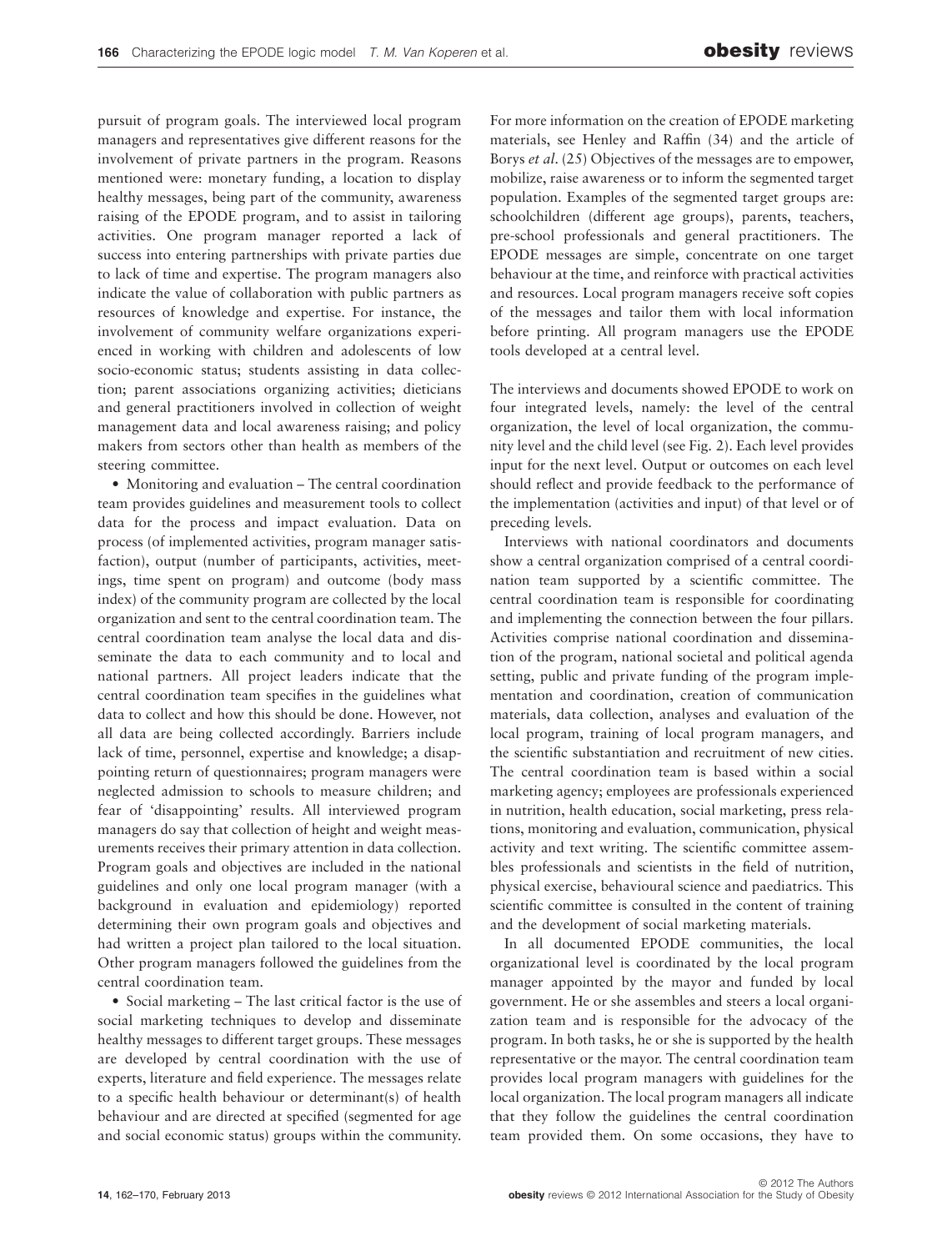

**Figure 2** Levels of the EPODE approach.

improvise to adapt to changing local circumstances. Local supportive professionals (known as stakeholders) are members of the local organization. Although members differ between the communities, the following groups are represented in the local organization: health professionals (e.g. general practitioner, dietician, school doctor and school nurse), community key figures, parental associations, and interested professionals from local public and private organizations. The organizational outline varies depending on available resources in the local community (time, knowledge, expertise and personnel), existing networks and stakeholders' needs. The local organization varies from a local team combined with a steering committee or only a steering committee supported by working groups. In each community, the local organization is responsible for advocacy, community capacity building, and activities stimulating healthy nutrition and physical activity, and the linkage between the four EPODE pillars.

Activities associated with advocacy are aimed at obtaining a broad political commitment to the program and of the urgency of overweight and obesity prevention in children; at gaining policy support from departments outside the health sector to the program and program aims, and social acceptance of the program and of the program aims. This is believed to be necessary to create sustainable healthy living conditions for children that encourage exercise and healthy nutrition. This includes the direct physical and sociocultural environment of the child in their neighbourhood, at school and at home. The communities are not all equally active in advocacy to achieve environmental change. One program manager indicated that stimulating participation of public organizations, associations, and professionals, and collaboration between them, was their primary concern instead of stimulating involvement of politicians and policy makers from other governmental sectors. Another community found collaboration with a non-health department difficult and time consuming due to differences in language and goals.

The EPODE program stimulates participation and active involvement of all community members (i.e. teachers, school board, local industries, small and medium enterprises, general practitioners, nurseries, pharmacies, sport clubs, welfare and parental associations). The EPODE guidelines provide examples of invitational letters and informative meetings. Other activities associated with community capacity building are: the spread of communication materials in the community for change in cognition and attitude of the target group and their social system towards healthy nutrition and physical activity in everyday life; regular training sessions provided by the central coordination team for the local program manager; roadmaps and toolkits developed by the central coordination team delivered at a local level to support social networks and the local organization; and the initiation of activities by the community and of securing sustainable resources (means and people).

Nutritional and physical activities (e.g. sporting events at school or in the neighbourhood, nutrition classroom courses and communication tools) are primarily directed at the children with suspected spillover effects to parents. All activities are approved by the central coordination team and reviewed by the central scientific committee. The activities are intended to create a positive change in attitude, and increase knowledge on what a healthy diet is and the daily amount of physical activity for good health, and increase skills to eat healthily and be physically active. The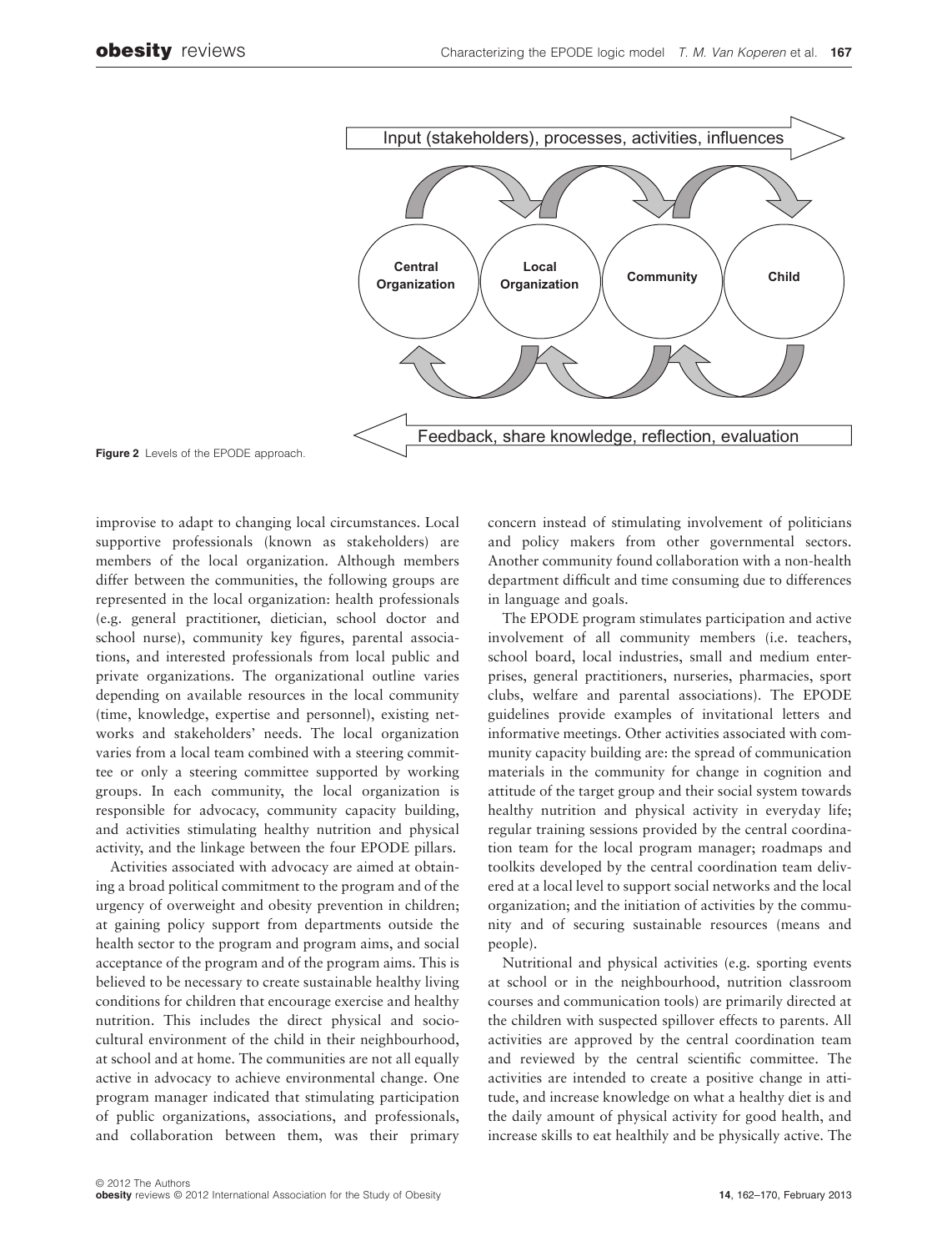implementation of the activities directed at children and their parents (social environment) takes place at several settings, namely neighbourhoods, schools and at home. Two of the interviewed program managers have made alterations to the proposed activities in consultation with community welfare organizations to fit to the needs, assets and capability of people from a low social economic status, while another program manager confirmed that while she had not made changes she was not bound to use the activities proposed by the central coordination team.

The combination of advocacy, community capacity building, and activities to promote healthy nutrition and physical activities is hypothesized to stimulate a sustainable change in the social and physical environment of the child. This change combined with a positive change in the psychosocial and cognitive determinants of risk factors as knowledge, skills and attitudes is believed to stimulate the child's healthy behaviour and reach the final outcome of the program: to reduce the percentage of children with overweight in the community as much as possible.

#### **Conclusions**

The aim of this research is to learn more on the dynamics and key elements of the EPODE program tackling childhood overweight and obesity. The retrospective construction of the EPODE program with input from local and national coordinators, document analyses and expert opinion gave a clear but robust overview of the way the program intents to work. Although it would be preferred to develop a program based on a theoretical model, this is a pragmatic approach for making it possible to support future refinement of a complex multi-component health promotion approach developed within a community using expertise and enthusiasm of community members. Moreover, this model can be used to support future research and the development of an evaluation framework of similar programs worldwide.

Retrospective logic model design through document analysis and interviews has been used before. A study that tried to compare program theories used to develop multi-component community approaches concluded that program theories are not explicated in program plans for community-based approaches (27). Therefore, these were constructed in retrospect similar to used methodology of underlying study. An important condition to make retrospective construction possible is the availability of thorough program documentation and supplemented with stakeholder information. Within EPODE, this information was available. Moreover, it is inherent to a communitywide multi-component approach, as EPODE is, that there is continuous change and development. Even when a logic model has been created at the start of the program, it is subject to change during program evolution. A condition therefore of a logic model of a multi-component community-wide approach is that it is flexible enough to make alterations possible during program implementation.

The construction of a logic model is an important element in the implementation and evaluation of comprehensive community-wide health promotion programs. However, a fundamental characteristic of such a program is that it is developed in accordance with community members following their needs and available resources. And although the EPODE guidelines provide program managers and communities with information on implementation and evaluation, the programs differ per community. This is caused by variation in available resources such as time, knowledge, expertise, existing collaborations, organizational structure, involved actors and used activities. For this reason, it is not possible to construct *one* logic model that is an exact fit to all EPODE communities. The logic model presented here therefore describes the conceptual foundations of the program but leaves the methods, intervention choice, and the explication and quantification of desired short-term, medium-term and long-term outcomes to the communities. In doing so, it provides the outline of the activities to be undertaken and can be extended following desired program objectives of the community, the needs of stakeholders and program planners, program budget and the context of the program.

Here the presented EPODE logic model follows the outline of a basic logic model. It is a linear model. However, a community-wide approach is not a linear approach; many linkages, interactions and reciprocal consultations exist between the key elements. The EPODE logic model focuses on the principal linkages, and as such it can be considered an overarching or umbrella model for this community-wide approach to the prevention of excess weight in children. It can be used by current and future EPODE central coordination teams and by local program managers in other countries and communities to support the implementation of the methodology, to explain the program logic to newcomers and outsiders, and to stimulate stakeholder engagement while leaving room for local fine-tuning and interpretation. Additionally, the model will be supportive to the evaluation (planning) of current and future EPODE programs. A logic model is not only a necessary prerequisite to a full process evaluation but it can be a supportive tool for evaluation planning, to set program goals and objectives, define evaluation questions, and choose the necessary measurements to answer these evaluation questions. In a broader context, the EPODE model will help to scale up the EPODE methodology across multiple communities across the world in a coordinated manner.

Although based on existing theoretical models, it is not clear if the EPODE logic model has any relationship with program success *yet*. This will be evaluated in the next few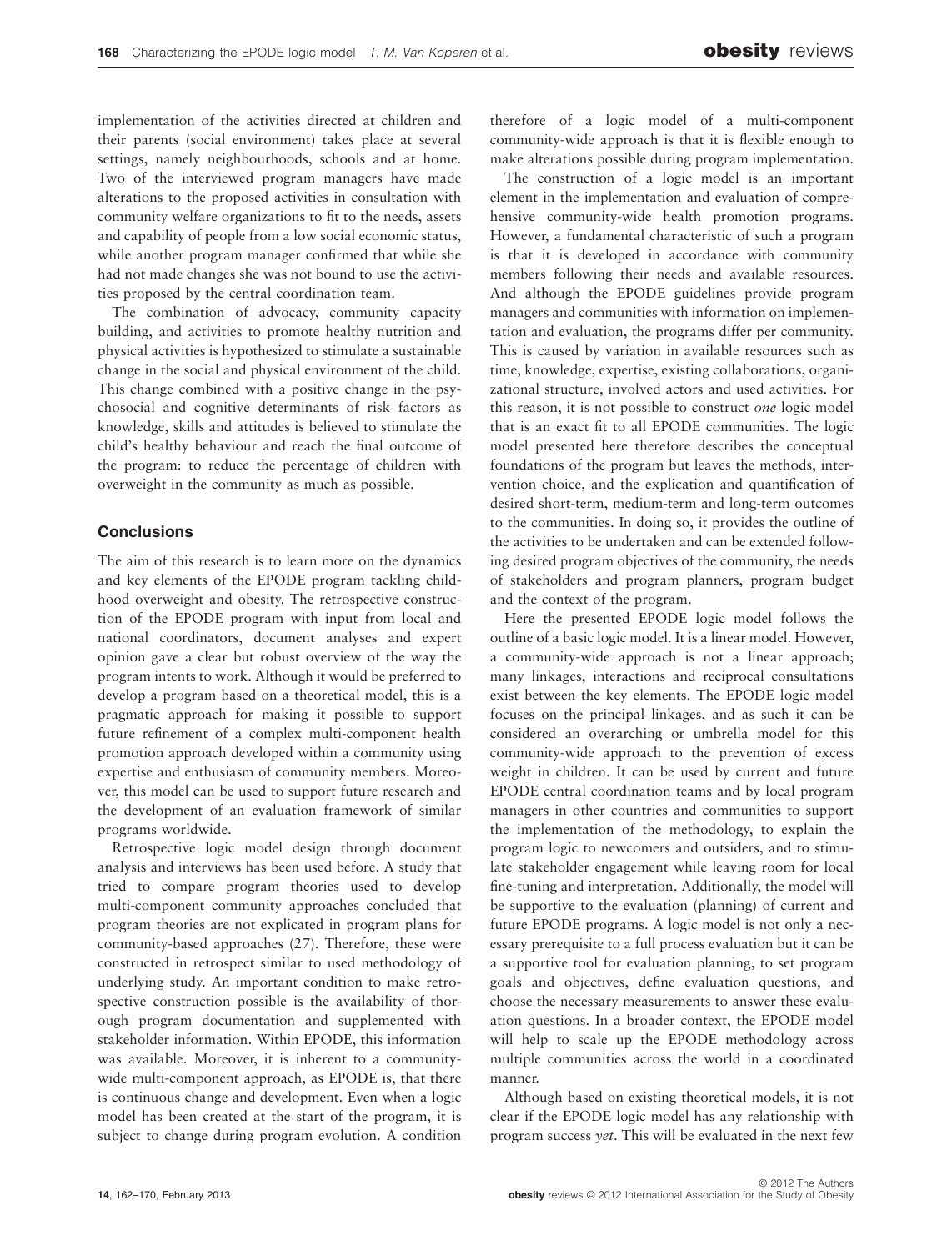years. Follow-up research will concentrate on continuous evidence based on improvement of local logic models, and the construction of an evaluation framework for EPODE and the like based upon the logic model presented here, existing evaluation frameworks, expert views and implementation experiences. In doing so, the logic model will be extended and fine-tuned and might become more of a program theory. This overarching model can be a first step to learn more on the dynamics, causalities and key elements of a community-wide program directed to prevent overweight and obesity in children, and as such add to a knowledge base on community-wide overweight prevention to be used in future research.

#### **Conflict of Interest Statement**

No conflict of interest was declared.

#### **Acknowledgements**

Public grant: Directorate General for Health and Consumers (European Commission, Agreement 2007 327).

#### **References**

1. Olds T, Maher C, Zumin S *et al*. Evidence that the prevalence of childhood overweight is plateauing: data from nine countries. *Int J Pediatr Obes* 2011; **6**: 342–360.

2. Rokholm B, Baker JL, Sorensen TI. The levelling off of the obesity epidemic since the year 1999 – a review of evidence and perspectives. *Obes Rev* 2010; **11**: 835–846.

3. Waters E, de Silva-Sanigorski A, Hall BJ *et al*. Interventions for preventing obesity in children. *Cochrane Database Syst Rev* 2011; (12): CD001871.

4. Whitaker RC, Wright JA, Pepe MS, Seidel KD, Dietz WH. Predicting obesity in young adulthood from childhood and parental obesity. *N Engl J Med* 1997; **337**: 869–873.

5. Kumanyika SK. Mini symposium on obesity: overview and some strategic considerations. *Annu Rev Public Health* 2001; **22**: 293–308.

6. Uauy R, Caleyachetty R, Swinburn B. Childhood obesity prevention overview. In: Waters E, Swinburn B, Seidell J, Uauy R (eds). *Preventing Childhood Obesity Evidence, Policy and Practice*. Blackwell Publishing Ltd: Oxford, 2010, pp. 22–30.

7. International Obesity Task Force. Caught in the Web. A new perspective on social factors affecting obesity. 1999.

8. Vandenbroeck IP, Goossens J, Clemens M. Building the Obesity System Map. Foresight Tackling Obesities: Future Choices. 2007. [WWW document]. URL http://www.foresight.gov.uk (accessed December 2011).

9. Farquhar JW, Fortmann SP, Flora JA *et al*. Effects of communitywide education on cardiovascular disease risk factors. The Stanford Five-City Project. *JAMA* 1990; **264**: 359–365.

10. Killen JD, Robinson TN, Telch MJ *et al*. The Stanford Adolescent Heart Health Program. *Health Educ Q* 1989; **16**: 263–283.

11. Schuit AJ, Wendel-Vos GC, Verschuren WM *et al*. Effect of 5-year community intervention Hartslag Limburg on cardiovascular risk factors. *Am J Prev Med* 2006; **30**: 237–242.

12. Flores R. Dance for health: improving fitness in African– American and Hispanic adolescents. *Public Health Rep* 1995; **110**: 189–193.

13. Goran MI, Reynolds K. Interactive multimedia for promoting physical activity (IMPACT) in children. *Obes Res* 2005; **13**: 762– 771.

14. Robinson T. Reducing children's television viewing to prevent obesity: a randomized trial. *JAMA* 1999; **282**: 1561–1567.

15. Spiegel SA, Foulk D. Reducing overweight through a multidisciplinary school-based intervention. *Obes Res* 2006; **14**: 88–96.

16. Doak CM, Visscher TLS, Renders CM, Seidell JC. The prevention of overweight and obesity in children and adolescents: a review of interventions and programmes. *Obes Rev* 2006; **7**: 111– 136.

17. Taylor RW, McAuley KA, Barbezat W, Farmer VL, Williams SM, Mann JI. Two-year follow-up of an obesity prevention initiative in children: the APPLE project. *Am J Clin Nutr* 2008; **88**: 1371–1377.

18. de Silva-Sanigorski AM, Bell AC, Kremer P *et al*. Reducing obesity in early childhood: results from Romp & Chomp, an Australian community-wide intervention program. *Am J Clin Nutr* 2010; **91**: 831–840.

19. Economos CD, Hyatt RR, Goldberg JP *et al*. A community intervention reduces BMI z-score in children: Shape Up Somerville First Year Results[ast]. *Obesity (Silver Spring)* 2007; **15**: 1325– 1336.

20. Summerbell CD, Hillier F. Community interventions and initiatives to prevent obesity. In: Crawford D, Jeffery RW, Ball K, J B (eds). *Obesity Epidemiology: From Aetiology to Public Health*. Oxford University Press Inc: Oxford, 2010, pp. 395–408.

21. Swinburn BA, de Silva-Sanigorski AM. Where to from here for preventing childhood obesity: an international perspective. *Obesity (Silver Spring)* 2010; **18**(Suppl. 1): S4–S7.

22. World Health Organization W. *Global Strategy on Diet, Physical Activity and Health*. World Health Organization: Geneva, Switzerland, 2004.

23. Swinburn B, Egger G, Raza F. Dissecting obesogenic environments: the development and application of a framework for identifying and prioritizing environmental interventions for obesity. *Prev Med* 1999; **29**: 563–570.

24. Swinburn BA. Evidence framework for childhood obesity prevention. In: Waters E, Swinburn B, Seidell J, Uauy R (eds). *Preventing Childhood Obesity Evidence, Policy and Practice*. Blackwell Publishing Ltd: Oxford, UK, 2010, pp. 49–56.

25. Borys JM, Le Bodo Y, Jebb SA *et al*. EPODE approach for childhood obesity prevention: methods, progress and international development. *Obes Rev* 2012; **13**: 299–315.

26. Romon M, Lommez A, Tafflet M *et al*. Downward trends in the prevalence of childhood overweight in the setting of 12-year school- and community-based programmes. *Public Health Nutr* 2009; **12**: 1735–1742.

27. Harting J, Van Assema P. Exploring the conceptualization of program theories in Dutch community programs: a multiple case study. *Health Promot Int* 2011; **26**: 23–36.

28. Merzel C, D'Afflitti J. Reconsidering community-based health promotion: promise, performance, and potential. *Am J Public Health* 2003; **93**: 557–574.

29. McLaughlin JA, Jordan GB. Using logic models. In: Wholey J, Hatry HP, Newcomer KE (eds). *Handbook of Practical Program Evaluation*. Jossey-Bass: San Francisco, 2004, pp. 7–32.

30. Saan H, De Haes W. *Gezond effect bevorderen. Het organiseren van effectieve gezondheidsbevordering*. NIGZ: Woerden, 2005.